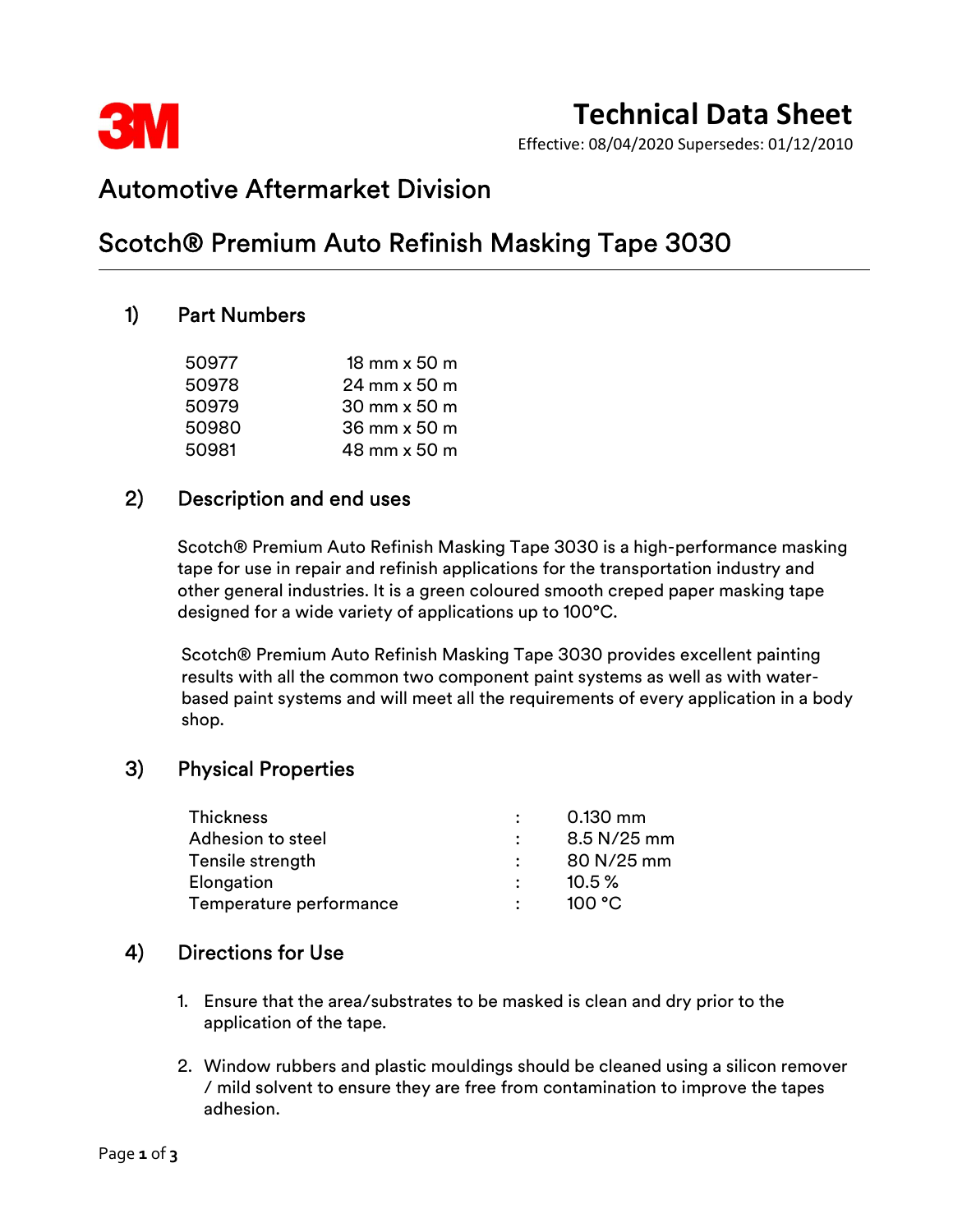

# Technical Data Sheet

Effective: 08/04/2020 Supersedes: 01/12/2010

3. If the tape has been baked and left overnight allowing it to go cold and damp, we recommend the vehicle be warmed prior to the tape removal. Failure to do so may result in adhesive residue being left on the vehicle.

Satisfactory performance and clean removal of Scotch® Premium Auto Refinish Masking Tape 3030 will be achieved at varying temperatures/time exposure on many substrates. Tests should be conducted to establish Scotch® Premium Auto Refinish Masking Tape3030 performance parameters in your process conditions.

## 5) Storage

 Store in clean dry place. Temperature of 21°C and 50 percent relative humidity are recommended.

## 6) Safety

#### Scotch® Premium Auto Refinish Masking Tape 3030 is designed FOR PROFESSIONAL USE ONLY

 Always use the product in the manner in which it is designed to be used. When using solvents etc. for cleaning the surface prior to the Scotch® Premium Auto Refinish Masking Tape 3030 application, care must be taken to avoid contact with the skin and eyes. The correct PPE must be worn at all times.

When removing the masking tape after use from the vehicle it should be disposed of following local authority/ country guidelines.<br>**7) Disclaimer** 

 All statements, technical information and recommendations are based on tests we believe to be reliable as at the date of hereof, but the accuracy or completeness thereof is not guaranteed. Please ensure before using the product that it is suitable for your intended use. Since the conditions and methods of use of the product and of the information referred to herein are beyond our control, other than for fraudulent misrepresentation, 3M expressly disclaims any and all liability as to any results obtained or arising from any use of the product or reliance on such information.